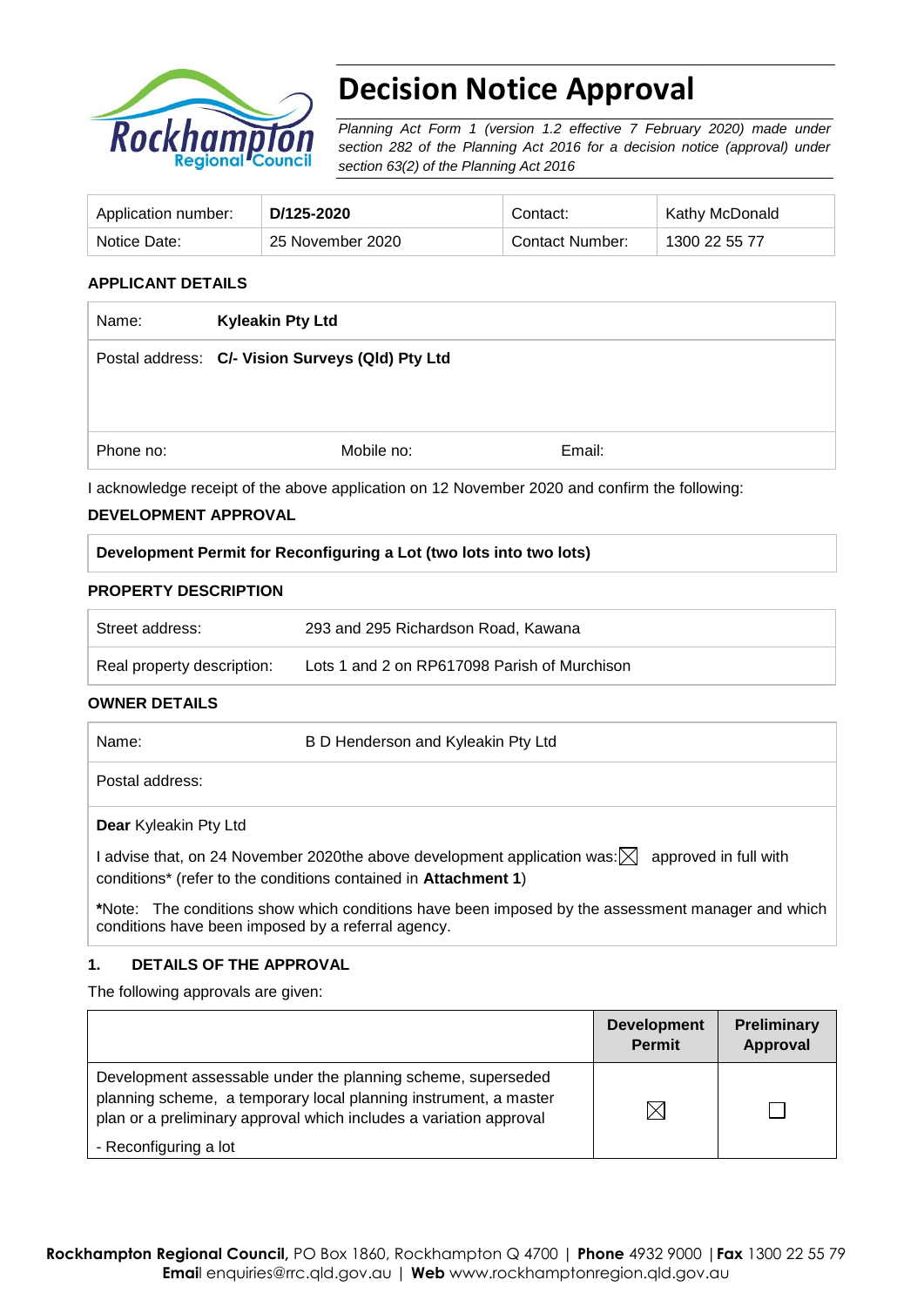### **2. CONDITIONS**

This approval is subject to the conditions in Attachment 1.

#### **3. FURTHER DEVELOPMENT PERMITS REQUIRED NIL**

#### **4. REFERRAL AGENCIES NIL**

#### **5. THE APPROVED PLANS**

#### **The approved development must be completed and maintained generally in accordance with the approved drawings and documents:**

| Drawing/report title | Prepared by           | Date         | Reference number | Rev |
|----------------------|-----------------------|--------------|------------------|-----|
| Proposal Plan        | <b>Vision Surveys</b> | 22 July 2020 | 20412-PP-01      | A   |

#### **6. CURRENCY PERIOD FOR THE APPROVAL (s.85 of the** *Planning Act***)**

The standard currency periods stated in section 85 of *Planning Act 2016* apply to each aspect of development in this approval, if not stated in the conditions of approval attached.

### **7. STATEMENT OF REASONS**

| Description of the<br>development                  | The proposed development is for Reconfiguring a Lot (two lots into two lots)                                                                                                                                                                                                                                                                                 |  |  |
|----------------------------------------------------|--------------------------------------------------------------------------------------------------------------------------------------------------------------------------------------------------------------------------------------------------------------------------------------------------------------------------------------------------------------|--|--|
| <b>Reasons for Decision</b>                        | a) Assessment of the development against the relevant zone purpose,<br>planning scheme codes and planning scheme policies demonstrates that<br>the proposed development will not cause significant adverse impacts on<br>the surrounding natural environment, built environment and infrastructure,<br>community facilities, or local character and amenity. |  |  |
| <b>Assessment</b><br><b>Benchmarks</b>             | The proposed development was assessed against the following assessment<br>benchmarks:                                                                                                                                                                                                                                                                        |  |  |
|                                                    | Neighbourhood Centre Zone Code;                                                                                                                                                                                                                                                                                                                              |  |  |
|                                                    | Access, Parking And Transport Code;                                                                                                                                                                                                                                                                                                                          |  |  |
|                                                    | Filling and Excavation Code;                                                                                                                                                                                                                                                                                                                                 |  |  |
|                                                    | Landscape Code;                                                                                                                                                                                                                                                                                                                                              |  |  |
|                                                    | Reconfiguring a Lot Code;                                                                                                                                                                                                                                                                                                                                    |  |  |
|                                                    | Stormwater Management Code; and                                                                                                                                                                                                                                                                                                                              |  |  |
|                                                    | Water and Sewer Code.                                                                                                                                                                                                                                                                                                                                        |  |  |
| <b>Compliance with</b><br>assessment<br>benchmarks | The development was assessed against all of the assessment benchmarks<br>listed above and wholly complies without exception.                                                                                                                                                                                                                                 |  |  |
| <b>Matters prescribed by</b><br>regulation         | The Rockhampton Region Planning Scheme 2015 (version 2.1); and<br>$\bullet$<br>The common material, being the material submitted with the application.                                                                                                                                                                                                       |  |  |

#### **8. APPEAL RIGHTS**

The rights of an applicant to appeal to a tribunal or the Planning and Environment Court against a decision about a development application are set out in chapter 6, part 1 of the *Planning Act 2016*. There may also be a right to make an application for a declaration by a tribunal (see chapter 6, part 2 of the *Planning Act 2016).*

#### *Appeal by an applicant*

An applicant for a development application may appeal to the Planning and Environment Court against the following:

• the refusal of all or part of the development application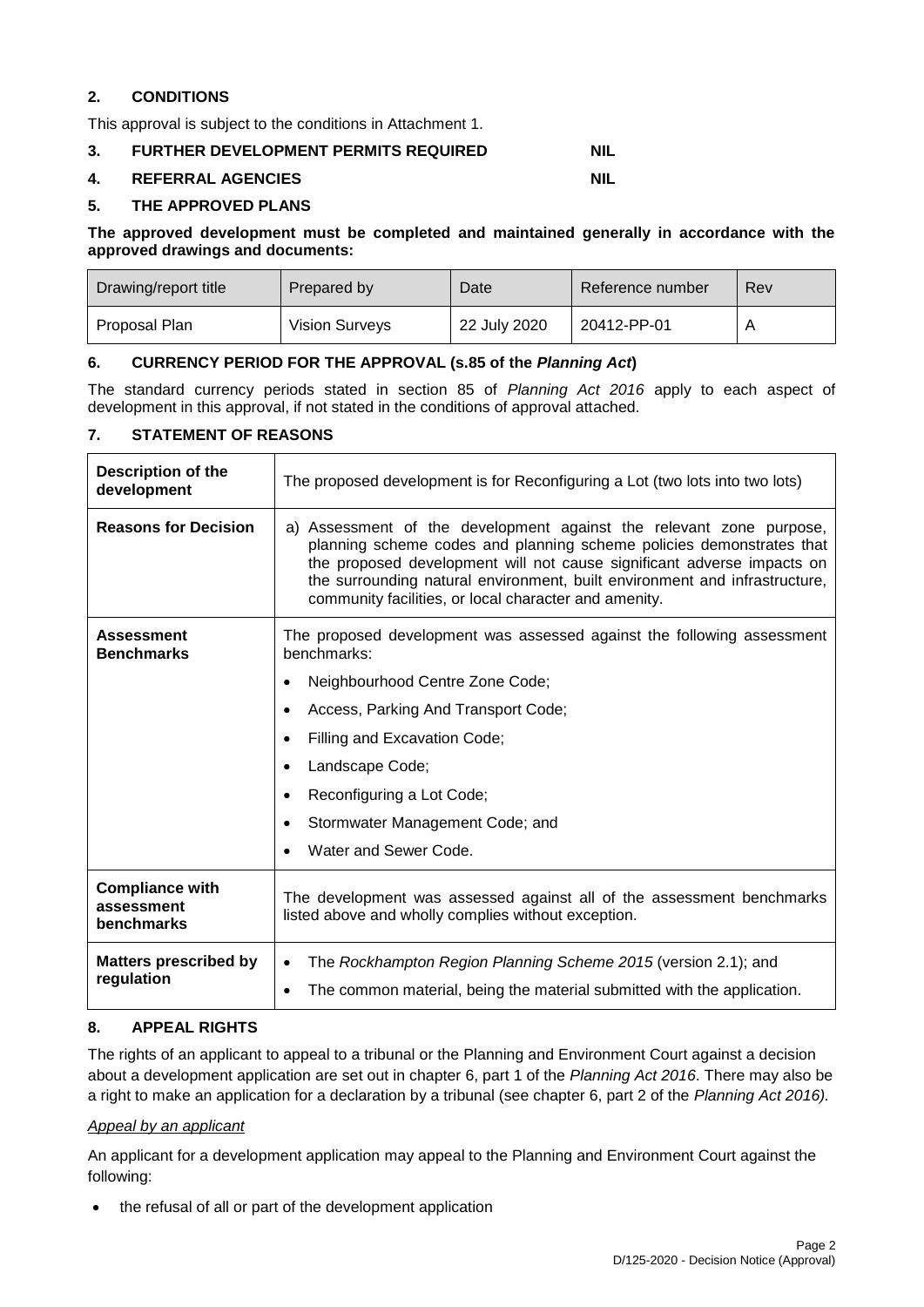- a provision of the development approval
- the decision to give a preliminary approval when a development permit was applied for
- a deemed refusal of the development application.

An applicant may also have a right to appeal to the Development tribunal. For more information, see schedule 1 of the *Planning Act 2016*.

The timeframes for starting an appeal in the Planning and Environment Court are set out in section 229 of the *Planning Act 2016*.

**Attachment 2** is an extract from the *Planning Act 2016* that sets out the applicant's appeal rights and the appeal rights of a submitter.

#### **9. WHEN THE DEVELOPMENT APPROVAL TAKES EFFECT**

This development approval takes effect:

- From the time the decision notice is given – if there is no submitter and the applicant does not appeal the decision to the court.

Or

When the submitter's appeal period ends  $-$  if there is a submitter and the applicant does not appeal the decision to the court.

Or

Subject to the decision of the court, when the appeal is finally decided  $-$  if an appeal is made to the court.

#### **10. ASSESSMENT MANAGER**

| Name: | Tarnya Fitzgibbon<br><b>COORDINATOR</b> | Signature: | Date: 25 November 2020 |
|-------|-----------------------------------------|------------|------------------------|
|       | DEVELOPMENT ASSESSMENT                  |            |                        |

#### **Attachment 1 – Conditions of the approval**

*Part 1* **–** *Conditions imposed by the assessment manager [Note: where a condition is imposed about infrastructure under Chapter 4 of the Planning Act 2016, the relevant provision of the Act under which this condition was imposed must be specified.]*

#### **Attachment 2—Extract on appeal rights**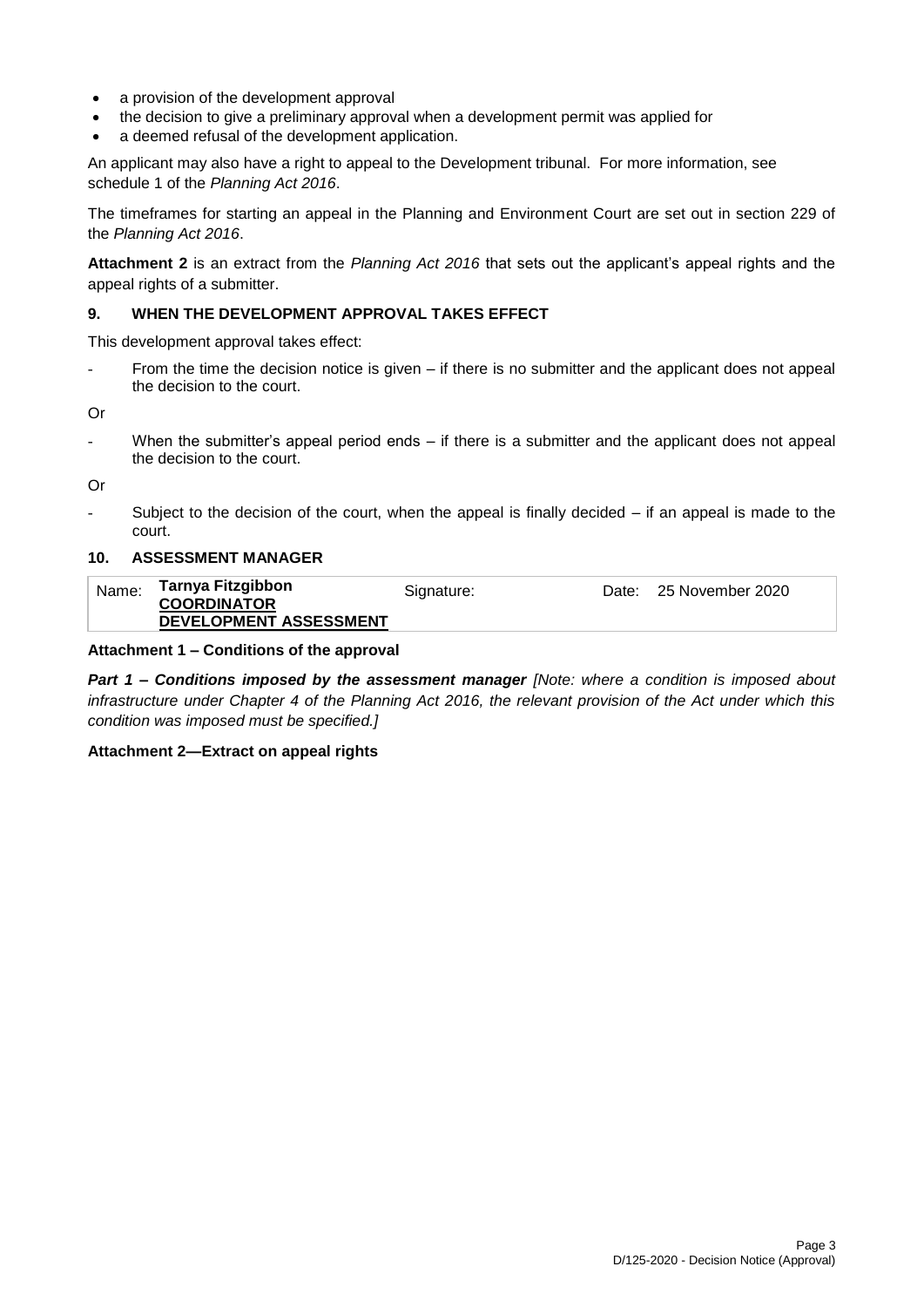

# **Attachment 1 – Part 1 Rockhampton Regional Council Conditions**

*Planning Act 2016*

- 1.0 ADMINISTRATION
- 1.1 The Developer and their employee, agent, contractor or invitee is responsible for ensuring compliance with the conditions of this development approval.
- 1.2 Where these Conditions refer to "Council" in relation to requiring Council to approve or to be satisfied as to any matter, or conferring on the Council a function, power or discretion, that role may be fulfilled in whole or in part by a delegate appointed for that purpose by the Council.
- 1.3 All conditions, works, or requirements of this development approval must be undertaken and completed:
	- 1.3.1 to Council's satisfaction;
	- 1.3.2 at no cost to Council; and
	- 1.3.3 prior to the issue of the Survey Plan Approval Certificate,

unless otherwise stated.

- 1.4 All works must be designed, constructed and maintained in accordance with the relevant Council policies, guidelines and standards, unless otherwise stated.
- 1.5 All engineering drawings/specifications, design and construction works must be in accordance with the requirements of the relevant *Australian Standards* and must be approved, supervised and certified by a Registered Professional Engineer of Queensland.

## 2.0 APPROVED PLANS AND DOCUMENTS

2.1 The approved development must be completed and maintained generally in accordance with the approved plans and documents, except where amended by any condition of this development approval:

| Drawing/report title | Prepared by           | Date         | Reference number | Rev |
|----------------------|-----------------------|--------------|------------------|-----|
| Proposal Plan        | <b>Vision Surveys</b> | 22 July 2020 | 20412-PP-01      |     |

- 2.2 Where there is any conflict between the conditions of this development approval and the details shown on the approved plans and documents, the conditions of this development approval must prevail.
- 2.3 Where conditions require the above plans or documents to be amended, the revised document(s) must be submitted for approval by Council prior to the submission of the Survey Plan Approval Certificate.

## 3.0 PLUMBING AND DRAINAGE WORKS

- 3.1 Existing building(s) located within each proposed lot must remain connected to Council's reticulated sewerage and water networks.
- 3.2 The Internal Plumbing and Sanitary Drainage of existing building(s) located within proposed Lots 301 and 302, must be contained within the lot it serves.
- 3.3 Alteration, disconnection or relocation of internal plumbing and sanitary drainage works associated with the existing building must be in accordance with regulated work under the *Plumbing and Drainage Act* and Council's Plumbing and Drainage Policies.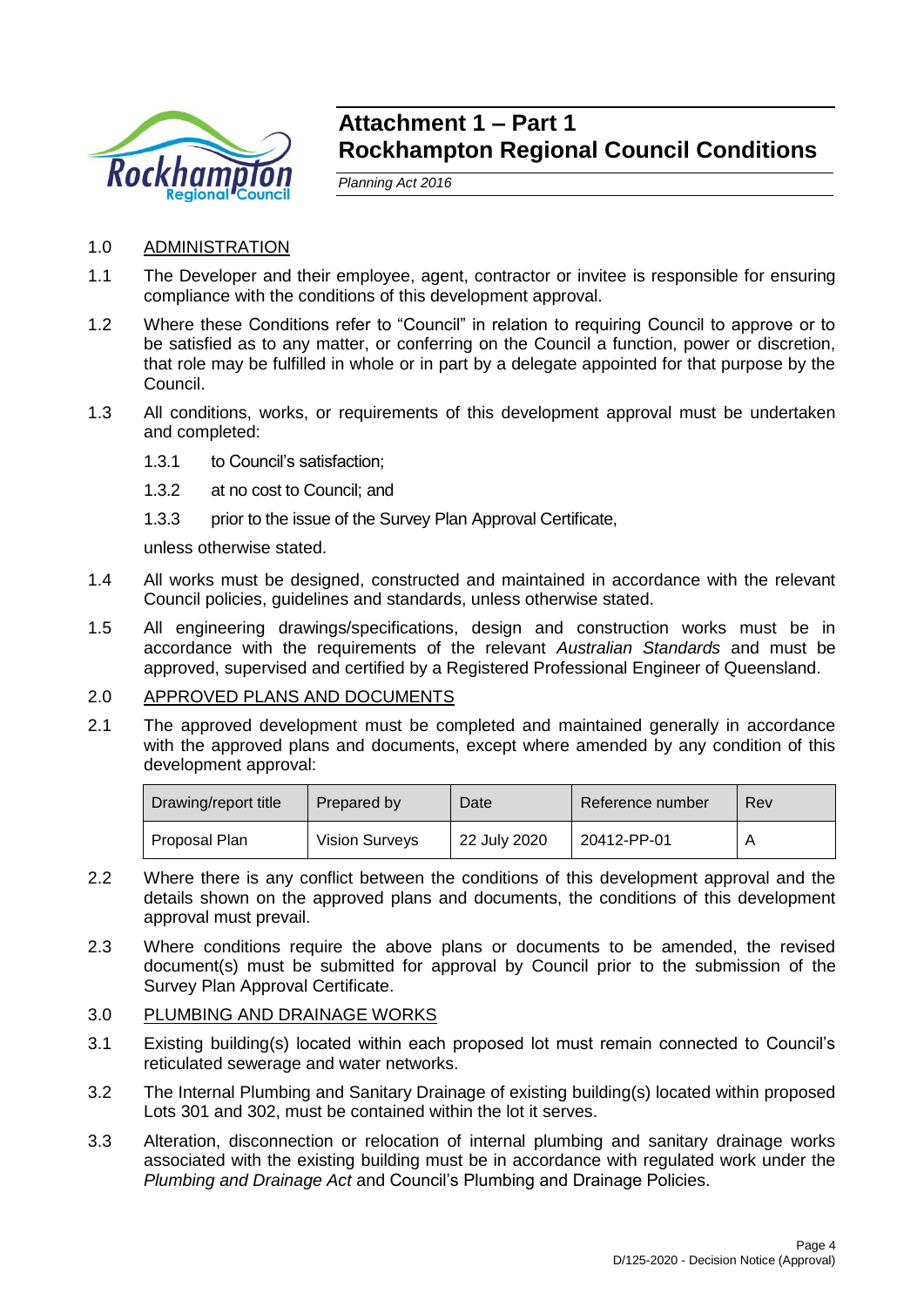# 4.0 ROOF AND ALLOTMENT DRAINAGE WORKS

4.1 All roof and allotment runoff from the development (each proposed Lot) must be directed to a lawful point of discharge and must not restrict, impair or change the natural flow of runoff water or cause a nuisance or worsening to surrounding land or infrastructure.

## 5.0 ASSET MANAGEMENT

- 5.1 Any alteration necessary to electricity, telephone, water mains, sewerage mains, and/or public utility installations resulting from the development or in connection with the development, must be undertaken and completed at no cost to Council.
- 5.2 Any damage to existing stormwater, water supply and sewerage infrastructure, kerb and channel, pathway or roadway (including removal of concrete slurry from public land and Council infrastructure), that occurs while any works are being carried out in association with this development approval must be repaired at full cost to the developer. This includes the reinstatement of any existing traffic signs or pavement markings that may have been removed or damaged.

### 6.0 OPERATING PROCEDURES

6.1 All construction materials, waste, waste skips, machinery and contractors' vehicles must be located and stored or parked within the development site. Storage of materials, or parking of construction machinery or contractors' vehicles must not occur within Richardson Road, Mercer Street or Pattemore Street.

### ADVISORY NOTES

## NOTE 1. Aboriginal Cultural Heritage

It is advised that under section 23 of the *Aboriginal Cultural Heritage Act 2003*, a person who carries out an activity must take all reasonable and practicable measures to ensure the activity does not harm Aboriginal cultural heritage (the "cultural heritage duty of care"). Maximum penalties for breaching the duty of care are listed in the Aboriginal cultural heritage legislation. The information on Aboriginal cultural heritage is available on the Department of Aboriginal and Torres Strait Islander Partnerships website [www.datsip.qld.gov.au.](http://www.datsip.qld.gov.au/)

# NOTE 2. Asbestos Removal

Any demolition and/or removal works involving asbestos materials must be undertaken in accordance with the requirements of the *Work Health and Safety Act 2011* and *Public Health Act 2005*.

## NOTE 3. General Safety Of Public During Construction

The *Work Health and Safety Act 2011* and *Manual of Uniform Traffic Control Devices* must be complied with in carrying out any construction works, and to ensure safe traffic control and safe public access in respect of works being constructed on a road.

#### NOTE 4. Infrastructure Charges Notice

Council has resolved not to issue an Infrastructure Charges Notice for this development as no new allotments are being created for the development.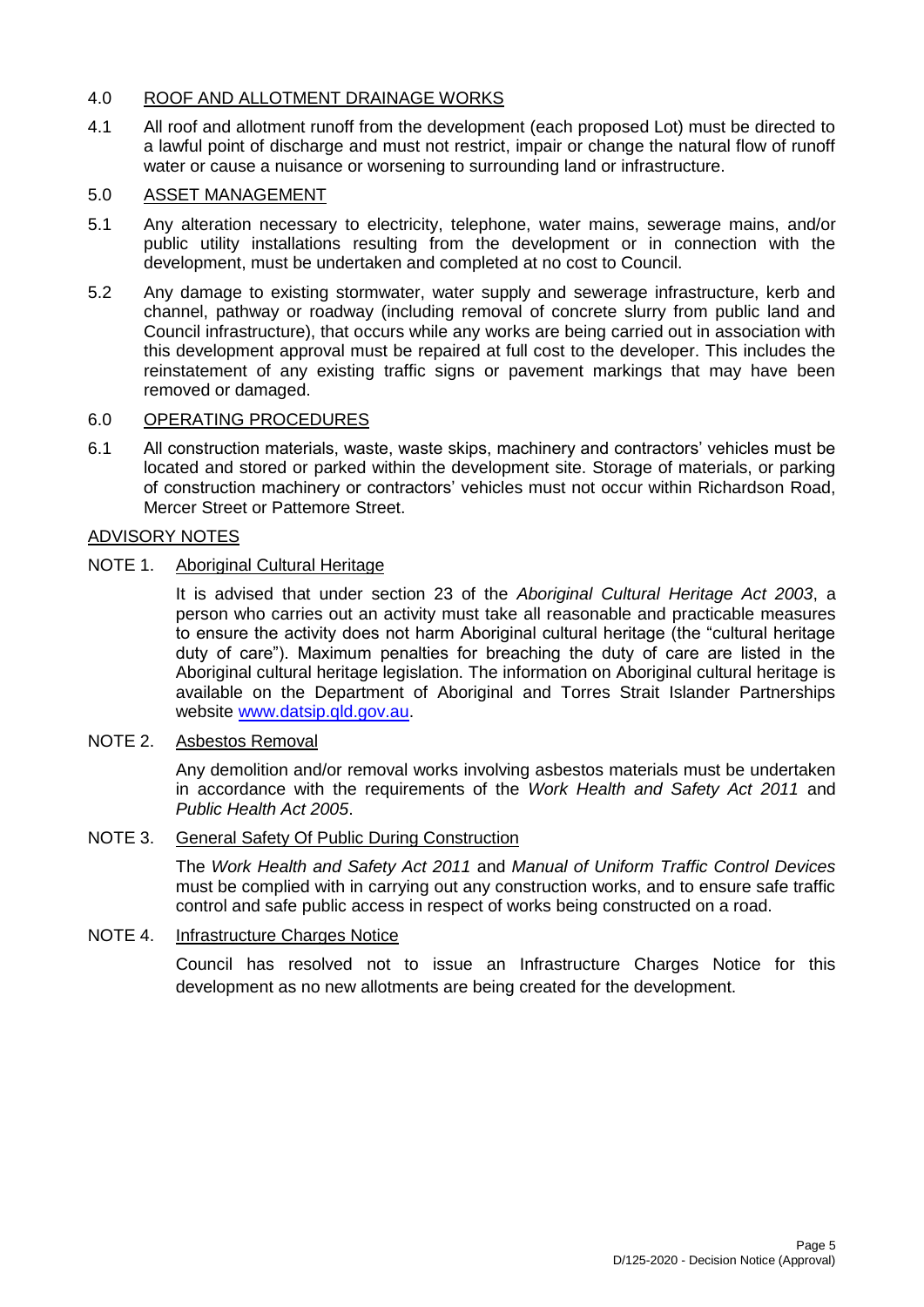

# **Attachment 2 - Appeal Rights**

*PLANNING ACT 2016*

The following is an extract from the *Planning Act 2016 (Chapter 6)*

#### *Appeal rights*

#### *229 Appeals to tribunal or P&E Court*

- (1) Schedule 1 states—
	- (a) matters that may be appealed to— (i)either a tribunal or the P&E Court; or (ii)only a tribunal; or
	- (iii)only the P&E Court; and (b) the person—
		- (i)who may appeal a matter (the **appellant**); and (ii)who is a respondent in an appeal of the matter; and (iii)who is a co-respondent in an appeal of the matter; and
		- (iv)who may elect to be a co-respondent in an appeal of the matter.
- (2) An appellant may start an appeal within the appeal period.
- (3) The **appeal period** is—
	- (a) for an appeal by a building advisory agency—10 business days after a decision notice for the decision is given to the agency or
	- (b) for an appeal against a deemed refusal—at any time after the deemed refusal happens; or
	- (c) for an appeal against a decision of the Minister, under chapter 7, part 4, to register premises or to renew the registration of premises—20 business days after a notice is published under section 269(3)(a) or (4); or
	- (d) for an appeal against an infrastructure charges notice— 20 business days after the infrastructure charges notice is given to the person; or
	- (e) for an appeal about a deemed approval of a development application for which a decision notice has not been given—30 business days after the applicant gives the deemed approval notice to the assessment manager; or
	- (f) for any other appeal—20 business days after a notice of the decision for the matter, including an enforcement notice, is given to the person.

#### Note—

See the P&E Court Act for the court's power to extend the appeal period.

- (4) Each respondent and co-respondent for an appeal may be heard in the appeal.
- (5) If an appeal is only about a referral agency's response, the assessment manager may apply to the tribunal or P&E Court to withdraw from the appeal.
- (6) To remove any doubt, it is declared that an appeal against an infrastructure charges notice must not be about—
	- (a) the adopted charge itself; or
	- (b) for a decision about an offset or refund—
		- (i) the establishment cost of trunk infrastructure identified in a LGIP; or
		- (ii) the cost of infrastructure decided using the method
	- included in the local government's charges resolution.

#### **230 Notice of appeal**

- (1) An appellant starts an appeal by lodging, with the registrar of the tribunal or P&E Court, a notice of appeal that—
	- (a) is in the approved form; and
	- (b) succinctly states the grounds of the appeal.
- (2) The notice of appeal must be accompanied by the required fee.
- (3) The appellant or, for an appeal to a tribunal, the registrar must, within the service period, give a copy of the notice of appeal to—
- (a) the respondent for the appeal; and
- (b) each co-respondent for the appeal; and
- (c) for an appeal about a development application under schedule 1, table 1, item 1—each principal submitter for the development application; and
- (d) for an appeal about a change application under schedule 1, table 1, item 2—each principal submitter for the change application; and
- (e) each person who may elect to become a co-respondent for the appeal, other than an eligible submitter who is not a principal submitter in an appeal under paragraph (c) or (d); and
- (f) for an appeal to the P&E Court—the chief executive; and
- (g) for an appeal to a tribunal under another Act—any other person who the registrar considers appropriate.
- (4) The **service period** is—
	- (a) if a submitter or advice agency started the appeal in the P&E Court—2 business days after the appeal is started; or
	- (b) otherwise—10 business days after the appeal is started.
- (5) A notice of appeal given to a person who may elect to be a co-respondent must state the effect of subsection
- (6) A person elects to be a co-respondent by filing a notice of election, in the approved form, within 10 business days after the notice of appeal is given to the person*.*
- **231 Other appeals**
- (1) Subject to this chapter, schedule 1 and the P&E Court Act, unless the Supreme Court decides a decision or other matter under this Act is affected by jurisdictional error, the decision or matter is non-appealable.
- (2) The Judicial Review Act 1991, part 5 applies to the decision or matter to the extent it is affected by jurisdictional error.
- (3) A person who, but for subsection (1) could have made an application under the Judicial Review Act 1991 in relation to the decision or matter, may apply under part 4 of that Act for a statement of reasons in relation to the decision or matter.
- (4) In this section— **decision** includes—
	- (a) conduct engaged in for the purpose of making a decision; and
	- (b) other conduct that relates to the making of a decision; and
	- (c) the making of a decision or the failure to make a decision; and
	- (d) a purported decision; and
	- (e) a deemed refusal.

**non-appealable**, for a decision or matter, means the decision or matter—

- (a) is final and conclusive; and
- (b) may not be challenged, appealed against, reviewed, quashed, set aside or called into question in any other way under the Judicial Review Act 1991 or otherwise, whether by the Supreme Court, another court, a tribunal or another entity; and
- (c) is not subject to any declaratory, injunctive or other order of the Supreme Court, another court, a tribunal or another entity on any ground.

#### **232 Rules of the P&E Court**

- (1) A person who is appealing to the P&E Court must comply with the rules of the court that apply to the appeal.
- (2) However, the P&E Court may hear and decide an appeal even if the person has not complied with rules of the P&E Court.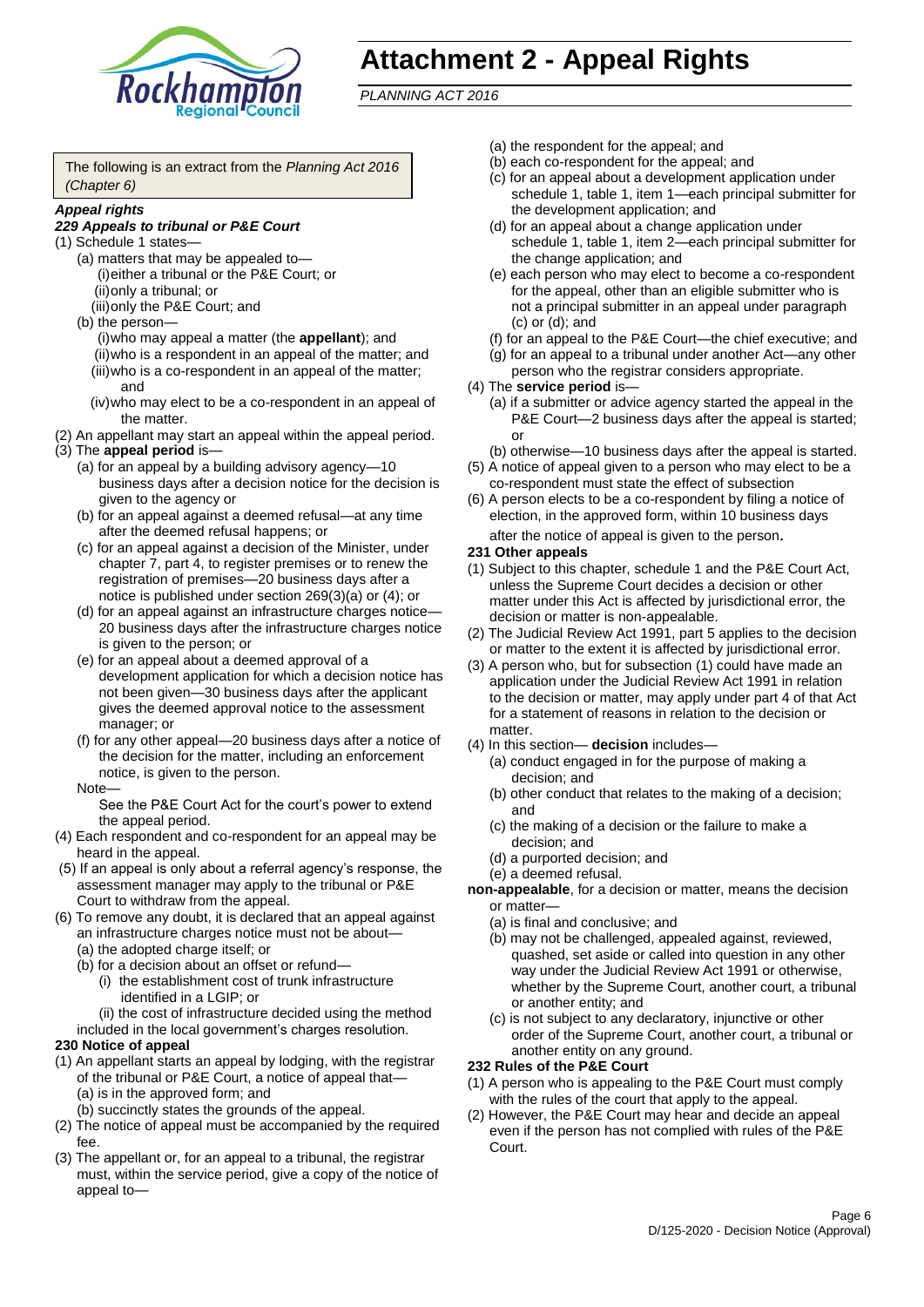

# **Appeal Rights**

*PLANNING ACT 2016*

# **Schedule 1**

#### **Appeals section 229 1 Appeal rights and parties to appeals**

- (1) Table 1 states the matters that may be appealed to—(a) the P&E court; or (b) a tribunal.
- (2) However, table 1 applies to a tribunal only if the matter involves—
	- (a) the refusal, or deemed refusal of a development application, for—
	- (i) a material change of use for a classified building; or
	- (ii) operational work associated with building work, a retaining wall, or a tennis court; or
	- (b) a provision of a development approval for—
	- (i) a material change of use for a classified building; or
- (ii) operational work associated with building work, a retaining wall, or a tennis court; or
	- (c) if a development permit was applied for—the decision to give a preliminary approval for—
		- (i) a material change of use for a classified building; or
	- (ii) operational work associated with building work, a retaining wall, or a tennis court; or
	- (d) a development condition if—
		- (i) the development approval is only for a material change of use that involves the use of a building classified under the Building Code as a class 2 building; and
		- (ii) the building is, or is proposed to be, not more than 3 storeys; and
		- (iii) the proposed development is for not more than 60 sole-occupancy units; or
	- (e) a decision for, or a deemed refusal of, an extension application for a development approval that is only for a material change of use of a classified building; or
	- (f) a decision for, or a deemed refusal of, a change application for a development approval that is only for a material change of use of a classified building; or
	- (g) a matter under this Act, to the extent the matter relates to—
		- (i) the Building Act, other than a matter under that Act that may or must be decided by the Queensland Building and Construction Commission; or
		- (ii) the Plumbing and Drainage Act, part 4 or 5; or
	- (h) a decision to give an enforcement notice in relation to a matter under paragraphs (a) to (g); or
	- (i) a decision to give an infrastructure charges notice; or
	- (j) the refusal, or deemed refusal, of a conversion application; or
	- (k) a matter that, under another Act, may be appealed to the tribunal; or
	- (l) a matter prescribed by regulation.
- (3) Also, table 1 does not apply to a tribunal if the matter

involves—

- (a) for a matter in subsection  $(2)(a)$  to  $(d)$ 
	- (i) a development approval for which the development application required impact assessment; and
	- (ii) a development approval in relation to which the assessment manager received a properly made submission for the development application; or
- (b) a provision of a development approval about the identification or inclusion, under a variation approval, of a matter for the development.
- (4) Table 2 states the matters that may be appealed only to the P&E Court.
- (5) Table 3 states the matters that may be appealed only to the tribunal.
- (6) In each table—
	- (a) column 1 states the appellant in the appeal; and
	- (b) column 2 states the respondent in the appeal; and
	- (c) column 3 states the co-respondent (if any) in the appeal; and
	- (d) column 4 states the co-respondents by election (if any) in the appeal.
- (7) If the chief executive receives a notice of appeal under section 230(3)(f), the chief executive may elect to be a corespondent in the appeal.

| Table 1<br>Appeals to the P&E Court and, for certain matters, to a tribunal                                                                                                                                                                                                                                                                    |                           |                                         |                                                       |  |
|------------------------------------------------------------------------------------------------------------------------------------------------------------------------------------------------------------------------------------------------------------------------------------------------------------------------------------------------|---------------------------|-----------------------------------------|-------------------------------------------------------|--|
| 1. Development applications<br>An appeal may be made against-<br>(a) the refusal of all or part of the development application; or<br>(b) the deemed refusal of the development application; or<br>(c) a provision of the development approval; or<br>(d) if a development permit was applied for-the decision to give a preliminary approval. |                           |                                         |                                                       |  |
| Column 1                                                                                                                                                                                                                                                                                                                                       | Column 2                  | Column 3                                | Column 4                                              |  |
| Appellant                                                                                                                                                                                                                                                                                                                                      | Respondent                | Co-respondent                           | Co-respondent by election                             |  |
| (if any)<br>$(if$ anv)                                                                                                                                                                                                                                                                                                                         |                           |                                         |                                                       |  |
| The applicant                                                                                                                                                                                                                                                                                                                                  | The assessment<br>manager | If the appeal is about<br>a concurrence | 1 A concurrence agency that is<br>not a co-respondent |  |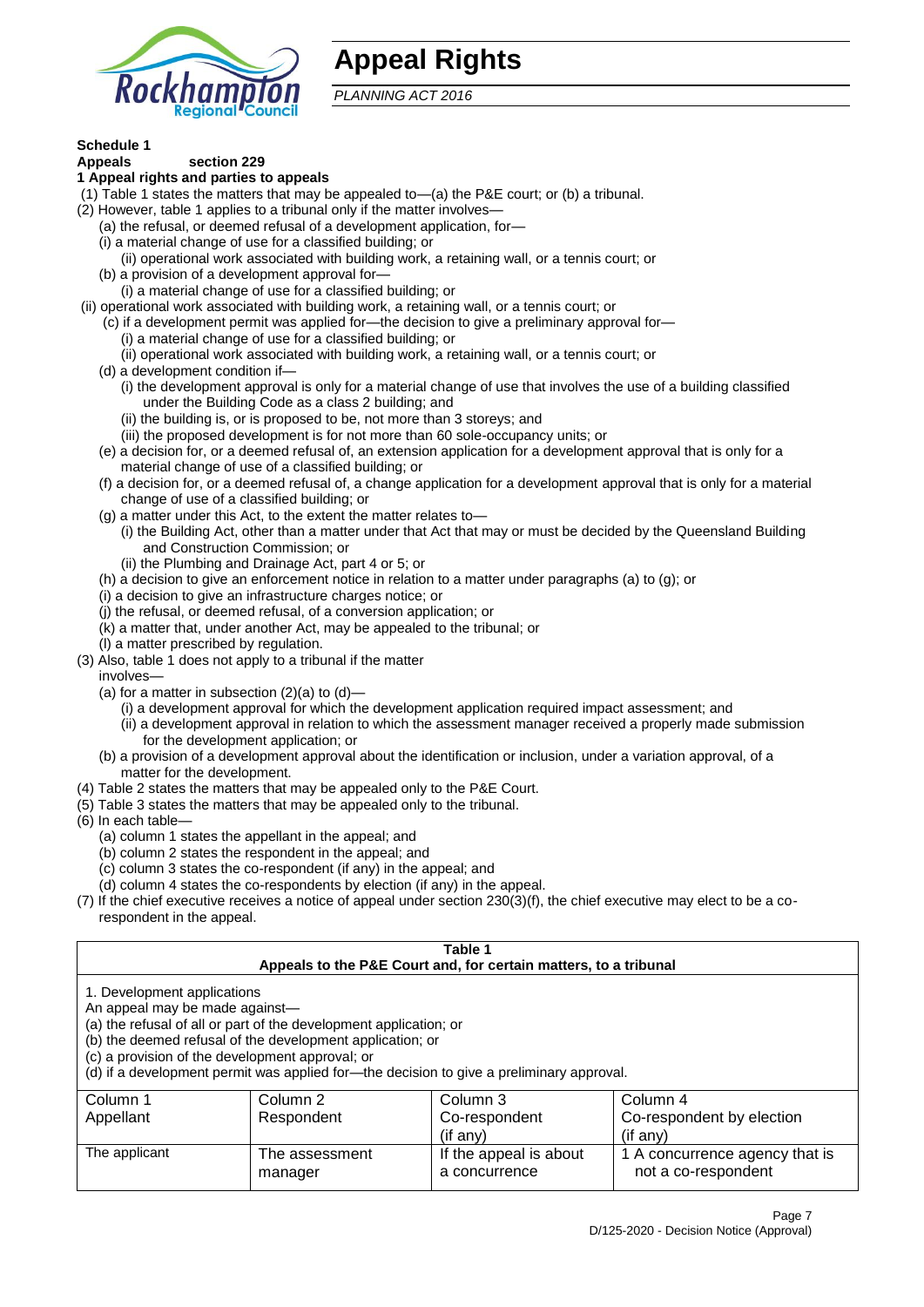| Table 1<br>Appeals to the P&E Court and, for certain matters, to a tribunal                                                                                                                                          |                                                                                                                                                                                              |                                                                 |                                                                                                                                                                                                                                                                                                                                                 |  |  |
|----------------------------------------------------------------------------------------------------------------------------------------------------------------------------------------------------------------------|----------------------------------------------------------------------------------------------------------------------------------------------------------------------------------------------|-----------------------------------------------------------------|-------------------------------------------------------------------------------------------------------------------------------------------------------------------------------------------------------------------------------------------------------------------------------------------------------------------------------------------------|--|--|
|                                                                                                                                                                                                                      |                                                                                                                                                                                              | agency's referral<br>response-the<br>concurrence agency         | 2 If a chosen Assessment<br>manager is the respondent-<br>the prescribed assessment<br>manager<br>3 Any eligible advice agency for<br>the application<br>4 Any eligible submitter for the<br>application                                                                                                                                        |  |  |
| 2. Change applications<br>An appeal may be made against-<br>(b) a deemed refusal of a change application.                                                                                                            |                                                                                                                                                                                              |                                                                 | (a) a responsible entity's decision for a change application, other than a decision made by the P&E court; or                                                                                                                                                                                                                                   |  |  |
| Column 1<br>Appellant                                                                                                                                                                                                | Column <sub>2</sub><br>Respondent                                                                                                                                                            | Column 3<br>Co-respondent<br>(if any)                           | Column 4<br>Co-respondent by election<br>(if any)                                                                                                                                                                                                                                                                                               |  |  |
| 1 The applicant<br>2 If the responsible<br>entity is the<br>assessment<br>manager-an<br>affected entity that<br>gave a pre-request<br>notice or response<br>notice                                                   | The responsible<br>entity                                                                                                                                                                    | If an affected entity<br>starts the appeal-the<br>applicant     | 1 A concurrence agency for the<br>development application<br>2 If a chosen assessment<br>manager is the respondent-<br>the prescribed assessment<br>manager<br>3 A private certifier for the<br>development application<br>4 Any eligible advice agency for<br>the change application<br>5 Any eligible submitter for the<br>change application |  |  |
|                                                                                                                                                                                                                      | 3. Extension applications<br>An appeal may be made against-<br>(a) the assessment manager's decision about an extension application; or<br>(b) a deemed refusal of an extension application. |                                                                 |                                                                                                                                                                                                                                                                                                                                                 |  |  |
| Column 1<br>Appellant                                                                                                                                                                                                | Column <sub>2</sub><br>Respondent                                                                                                                                                            | Column 3<br>Co-respondent<br>(if any)                           | Column 4<br>Co-respondent by election<br>(if any)                                                                                                                                                                                                                                                                                               |  |  |
| 1 The applicant<br>1<br>$\overline{2}$<br>For a matter other<br>than a deemed<br>refusal of an<br>extension<br>application $-$ a<br>concurrence<br>agency, other than<br>the chief executive,<br>for the application | The assessment<br>manager                                                                                                                                                                    | If a concurrence<br>agency starts the<br>appeal - the applicant | If a chosen assessment<br>manager is the respondent – the<br>prescribed assessment manager                                                                                                                                                                                                                                                      |  |  |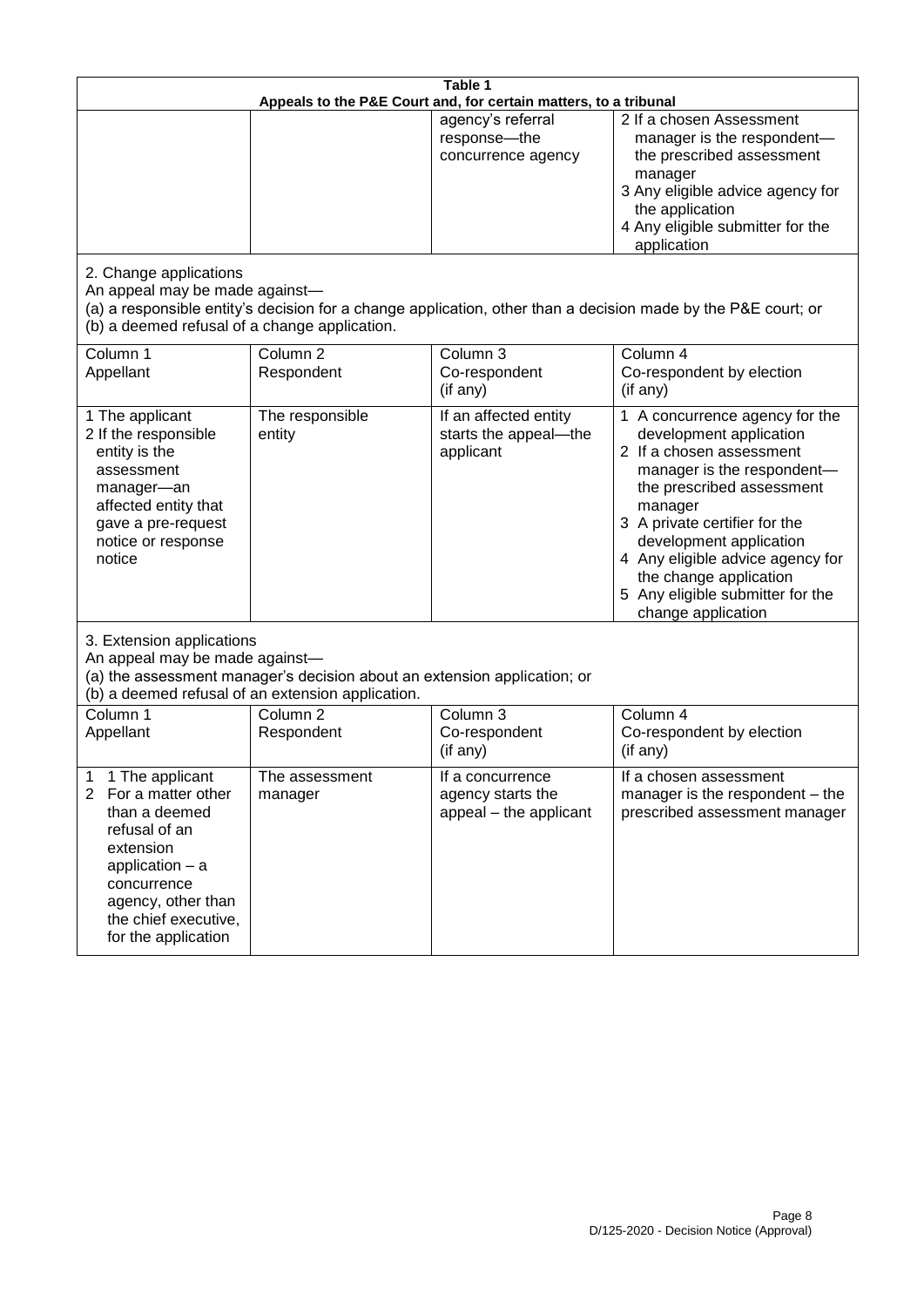#### **Table 1 Appeals to the P&E Court and, for certain matters, to a tribunal**

4. Infrastructure charges notices

- An appeal may be made against an infrastructure charges notice on 1 or more of the following grounds
- a) The notice involved an error relating to
	- (i) The application of the relevant adopted charge; or
- Examples of errors in applying an adopted charge
	- The incorrect application of gross floor area for a non-residential development
	- Applying an incorrect 'use category', under a regulation, to the development
	- (i) The working out of extra demands, for section 120; or
	- (ii) An offset or refund; or
- b) The was no decision about an offset or refund; or
- c) If the infrastructure charges notice states a refund will be given the timing for giving the refund; or
- d) The amount of the charge is so unreasonable that no reasonable relevant local government could have

# imposed the amount.

| Column 1<br>Appellant                                    | Column 2<br>Respondent                                                    | Column 3<br>Co-respondent<br>(if any) | Column 4<br>Co-respondent by election<br>$($ if any $)$ |
|----------------------------------------------------------|---------------------------------------------------------------------------|---------------------------------------|---------------------------------------------------------|
| The person given the<br>Infrastructure charges<br>notice | The local government<br>that gave the<br>infrastructure charges<br>notice | -                                     |                                                         |

5. Conversion applications

An appeal may be made against—

(a) the refusal of a conversion application; or

(b) a deemed refusal of a conversion application.

| Column 1      | Column 2                | Column 3       | Column 4                  |
|---------------|-------------------------|----------------|---------------------------|
| Appellant     | Respondent              | Co-respondent  | Co-respondent by election |
|               |                         | $($ if any $)$ | $($ if any $)$            |
| The applicant | The local government    |                |                           |
|               | to which the conversion |                |                           |
|               | application was made    |                |                           |

6. Enforcement notices

An appeal may be made against the decision to give an enforcement notice.

| Column 1<br>Column 4<br>Column 2<br>Column 3<br>Co-respondent<br>Co-respondent by election<br>Appellant<br>Respondent<br>(if any)<br>(if any)<br>The enforcement<br>If the enforcement authority is<br>The person given the<br>not the local government for<br>enforcement notice<br>authority<br>the offence is alleged to have |  |                                                         |
|----------------------------------------------------------------------------------------------------------------------------------------------------------------------------------------------------------------------------------------------------------------------------------------------------------------------------------|--|---------------------------------------------------------|
|                                                                                                                                                                                                                                                                                                                                  |  |                                                         |
|                                                                                                                                                                                                                                                                                                                                  |  |                                                         |
|                                                                                                                                                                                                                                                                                                                                  |  |                                                         |
| government                                                                                                                                                                                                                                                                                                                       |  | the premises in relation to which<br>happened-the local |

#### **Table 2 Appeals to the P&E Court only**

1. Appeals from tribunal

An appeal may be made against a decision of a tribunal, other than a decision under

section 252, on the ground of—

(a) an error or mistake in law on the part of the tribunal; or

(b) jurisdictional error.

| Column 1<br>Appellant                             | Column 2<br>Respondent                                    | Column 3<br>Co-respondent<br>$($ if any $)$ | Column 4<br>Co-respondent by election<br>(if any) |
|---------------------------------------------------|-----------------------------------------------------------|---------------------------------------------|---------------------------------------------------|
| A party to the<br>proceedings for the<br>decision | The other party to the<br>proceedings for the<br>decision | ۰                                           |                                                   |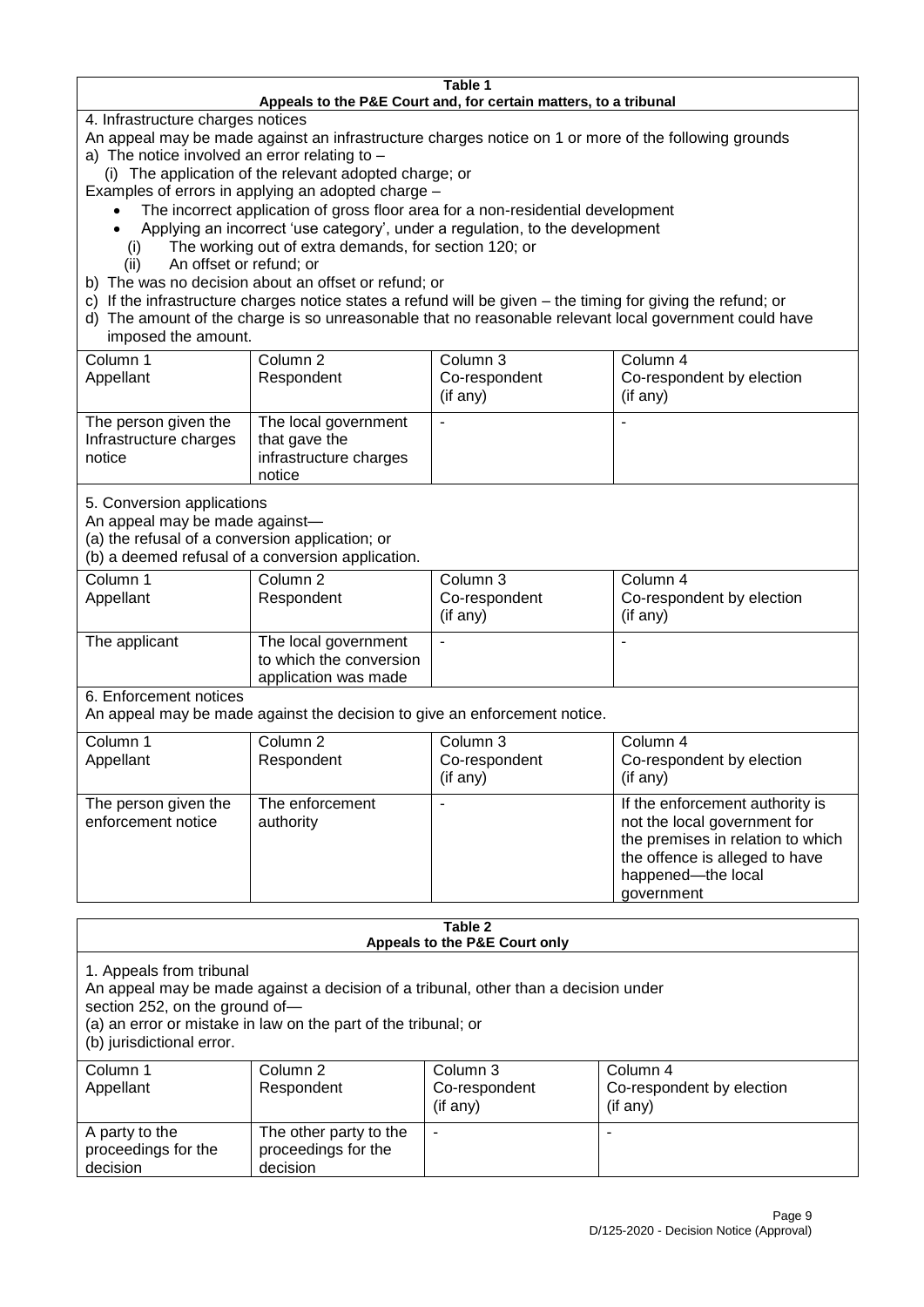#### **Table 2 Appeals to the P&E Court only**

2. Eligible submitter appeals

An appeal may be made against the decision to give a development approval, or an approval for a change application, to the extent that the decision relates to—

(a) any part of the development application for the development approval that required impact assessment; or (b) a variation request.

| Column 1<br>Appellant                                                                                                                                                                                                                                                                                                                                                                                              | Column <sub>2</sub><br>Respondent                                                                                          | Column 3<br>Co-respondent<br>(if any)                                                                                   | Column 4<br>Co-respondent by election<br>(i f an y)  |
|--------------------------------------------------------------------------------------------------------------------------------------------------------------------------------------------------------------------------------------------------------------------------------------------------------------------------------------------------------------------------------------------------------------------|----------------------------------------------------------------------------------------------------------------------------|-------------------------------------------------------------------------------------------------------------------------|------------------------------------------------------|
| 1 For a development<br>application-an<br>eligible submitter for<br>the development<br>application<br>2 For a change<br>application-an<br>eligible submitter for<br>the change<br>application                                                                                                                                                                                                                       | 1 For a development<br>application-the<br>assessment<br>manager<br>2 For a change<br>application-the<br>responsible entity | 1 The applicant<br>2 If the appeal is<br>about a concurrence<br>agency's referral<br>response-the<br>concurrence agency | Another eligible<br>submitter for the<br>application |
| 3. Eligible submitter and eligible advice agency appeals<br>An appeal may be made against a provision of a development approval, or failure to<br>include a provision in the development approval, to the extent the matter relates to-<br>(a) any part of the development application or the change application, for the development approval, that<br>required impact assessment; or<br>(b) a variation request. |                                                                                                                            |                                                                                                                         |                                                      |

| Column 1                                                                                                                                                                                                                                                                                      | Column 2                                                                                                                   | Column 3                                                                                                                  | Column 4                                                                              |  |
|-----------------------------------------------------------------------------------------------------------------------------------------------------------------------------------------------------------------------------------------------------------------------------------------------|----------------------------------------------------------------------------------------------------------------------------|---------------------------------------------------------------------------------------------------------------------------|---------------------------------------------------------------------------------------|--|
| Appellant                                                                                                                                                                                                                                                                                     | Respondent                                                                                                                 | Co-respondent                                                                                                             | Co-respondent by election                                                             |  |
|                                                                                                                                                                                                                                                                                               |                                                                                                                            | (if any)                                                                                                                  | (if any)                                                                              |  |
| 1 For a development<br>application-an<br>eligible submitter for<br>the development<br>application<br>2 For a change<br>application-an<br>eligible submitter for<br>the change<br>application<br>3 An eligible advice<br>agency for the<br>development<br>application or<br>change application | 1 For a development<br>application-the<br>assessment<br>manager<br>2 For a change<br>application-the<br>responsible entity | 1 The applicant<br>2 If the appeal is<br>about a concurrence<br>agency's referral<br>response---the<br>concurrence agency | Another eligible submitter for the<br>application                                     |  |
| 4. Compensation claims<br>An appeal may be made against-<br>(a) a decision under section 32 about a compensation claim; or<br>(b) a decision under section 265 about a claim for compensation; or<br>(c) a deemed refusal of a claim under paragraph (a) or (b).                              |                                                                                                                            |                                                                                                                           |                                                                                       |  |
| Column 1<br>Appellant                                                                                                                                                                                                                                                                         | Column 2<br>Respondent                                                                                                     | Column 3<br>Co-respondent<br>$\left( \mathbf{f} \cdot \mathbf{f} \cdot \mathbf{f} \right)$                                | Column 4<br>Co-respondent by election<br>$\left( \mathbf{a} \cdot \mathbf{b} \right)$ |  |

| Column 1<br>Appellant                      | Column 2<br>Respondent                                 | Column 3<br>Co-respondent<br>$($ if any $)$ | Column 4<br>Co-respondent by election<br>$($ if any $)$ |
|--------------------------------------------|--------------------------------------------------------|---------------------------------------------|---------------------------------------------------------|
| A person dissatisfied<br>with the decision | The local<br>government to which<br>the claim was made |                                             |                                                         |
| 5. Registered premises                     |                                                        |                                             |                                                         |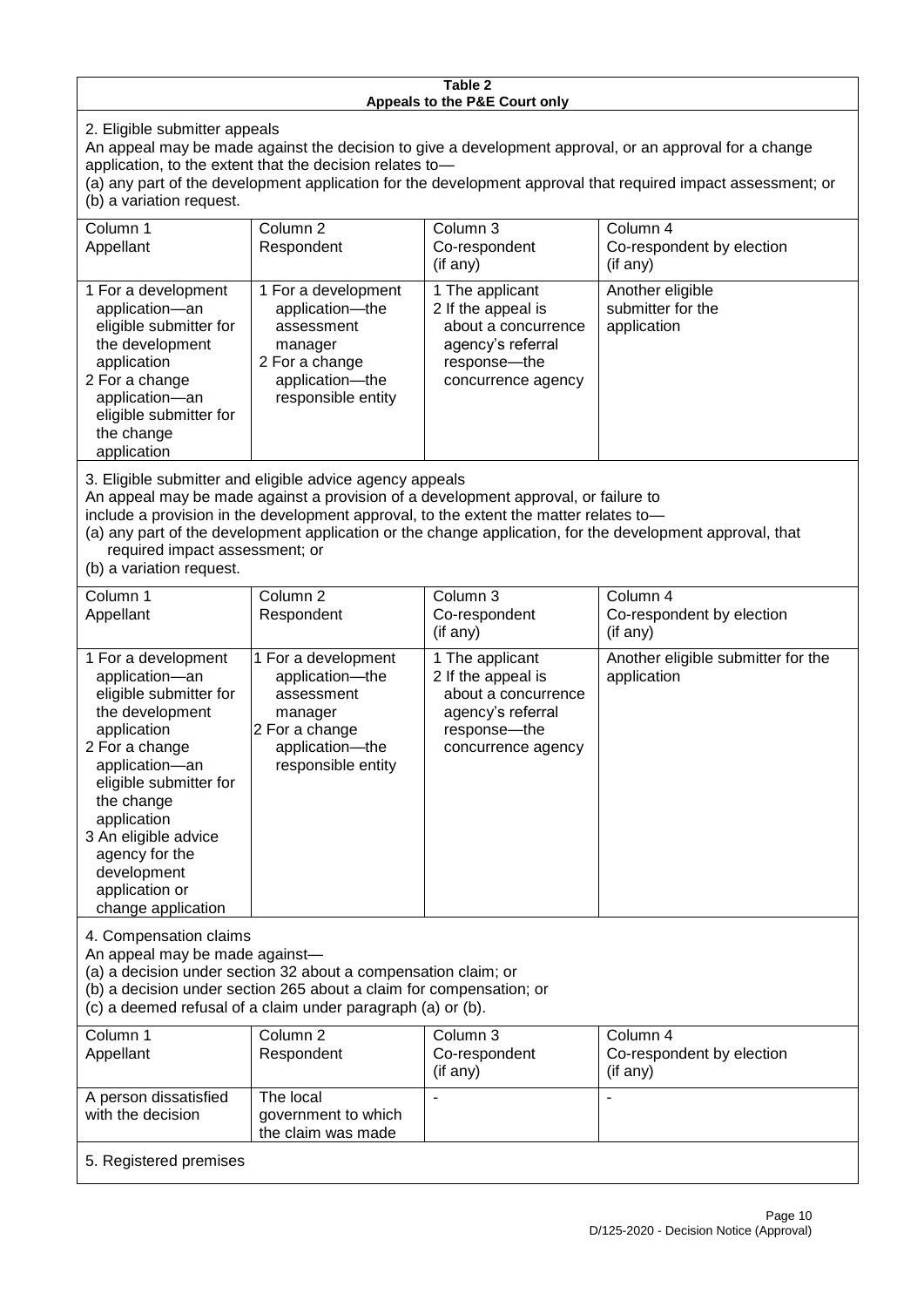| Table 2<br>Appeals to the P&E Court only                                                                                                                                                                                                                                                                             |                                   |                                       |                                                                                                                                                                             |  |
|----------------------------------------------------------------------------------------------------------------------------------------------------------------------------------------------------------------------------------------------------------------------------------------------------------------------|-----------------------------------|---------------------------------------|-----------------------------------------------------------------------------------------------------------------------------------------------------------------------------|--|
| An appeal may be made against a decision of the Minister under chapter 7, part 4.                                                                                                                                                                                                                                    |                                   |                                       |                                                                                                                                                                             |  |
| Column 1                                                                                                                                                                                                                                                                                                             | Column <sub>2</sub>               | Column 3                              | Column 4                                                                                                                                                                    |  |
| Appellant                                                                                                                                                                                                                                                                                                            | Respondent                        | Co-respondent<br>(if any)             | Co-respondent by election<br>(if any)                                                                                                                                       |  |
| 1 A person given a<br>decision notice about<br>the decision<br>2 If the decision is to<br>register premises or<br>renew the<br>registration of<br>premises-an owner<br>or occupier of<br>premises in the<br>affected area for the<br>registered premises<br>who is dissatisfied<br>with the decision                 | The Minister                      |                                       | If an owner or occupier starts the<br>appeal – the owner of the<br>registered premises                                                                                      |  |
| 6. Local laws<br>An appeal may be made against a decision of a local government, or conditions applied,<br>under a local law about-<br>(a) the use of premises, other than a use that is the natural and ordinary consequence of prohibited<br>development; or<br>(b) the erection of a building or other structure. |                                   |                                       |                                                                                                                                                                             |  |
| Column 1<br>Appellant                                                                                                                                                                                                                                                                                                | Column <sub>2</sub><br>Respondent | Column 3<br>Co-respondent<br>(if any) | Column 4<br>Co-respondent by election<br>(if any)                                                                                                                           |  |
| A person who-<br>(a) applied for the<br>decision; and<br>(b) is dissatisfied with<br>the decision or<br>conditions.                                                                                                                                                                                                  | The local government              | $\blacksquare$                        |                                                                                                                                                                             |  |
| Table 3<br>Appeals to the tribunal only                                                                                                                                                                                                                                                                              |                                   |                                       |                                                                                                                                                                             |  |
| 1. Building advisory agency appeals<br>An appeal may be made against giving a development approval for building work to the extent the building<br>work required code assessment against the building assessment provisions.                                                                                         |                                   |                                       |                                                                                                                                                                             |  |
| Column 1<br>Appellant                                                                                                                                                                                                                                                                                                | Column <sub>2</sub><br>Respondent | Column 3<br>Co-respondent<br>(if any) | Column 4<br>Co-respondent by election<br>(if any)                                                                                                                           |  |
| A building advisory<br>agency for the<br>development application<br>related to the approval                                                                                                                                                                                                                          | The assessment<br>manager         | The applicant                         | 1 A concurrence agency for the<br>development application<br>related to the approval<br>2 A private certifier for the<br>development application<br>related to the approval |  |
| 3. Certain decisions under the Building Act and the Plumbing and Drainage Act<br>An appeal may be made against a decision under-<br>(a) the Building Act, other than a decision made by the Queensland Building and Construction Commission; or<br>(b) the Plumbing and Drainage Act, part 4 or 5.                   |                                   |                                       |                                                                                                                                                                             |  |
| Column 1<br>Appellant                                                                                                                                                                                                                                                                                                | Column <sub>2</sub><br>Respondent | Column 3<br>Co-respondent<br>(if any) | Column 4<br>Co-respondent by election<br>(if any)                                                                                                                           |  |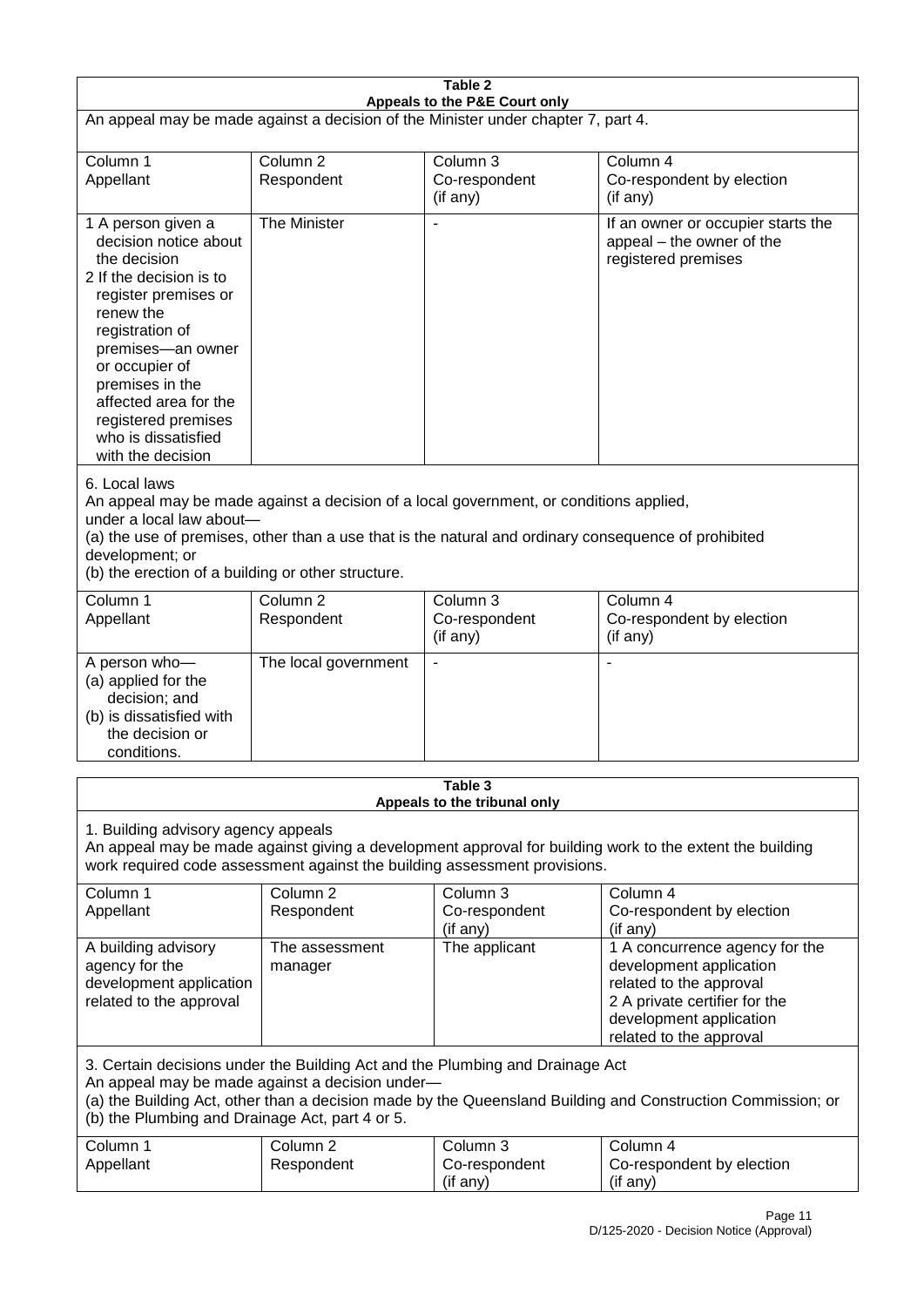| Table 3                                                                                                                                                                                                                              |                      |                              |                           |  |
|--------------------------------------------------------------------------------------------------------------------------------------------------------------------------------------------------------------------------------------|----------------------|------------------------------|---------------------------|--|
|                                                                                                                                                                                                                                      |                      | Appeals to the tribunal only |                           |  |
| A person who received,                                                                                                                                                                                                               | The person who made  |                              |                           |  |
| or was entitled to                                                                                                                                                                                                                   | the decision         |                              |                           |  |
| receive, notice of the                                                                                                                                                                                                               |                      |                              |                           |  |
| decision                                                                                                                                                                                                                             |                      |                              |                           |  |
| 4. Local government failure to decide application under the Building Act<br>An appeal may be made against a local government's failure to decide an application under the Building Act<br>within the period required under that Act. |                      |                              |                           |  |
| Column 1                                                                                                                                                                                                                             | Column 2             | Column 3                     | Column 4                  |  |
| Appellant                                                                                                                                                                                                                            | Respondent           | Co-respondent                | Co-respondent by election |  |
|                                                                                                                                                                                                                                      |                      | (if any)                     | (if any)                  |  |
| A person who was                                                                                                                                                                                                                     | The local government |                              |                           |  |
| entitled to receive,                                                                                                                                                                                                                 | to which the         |                              |                           |  |
| notice of the decision                                                                                                                                                                                                               | application was made |                              |                           |  |